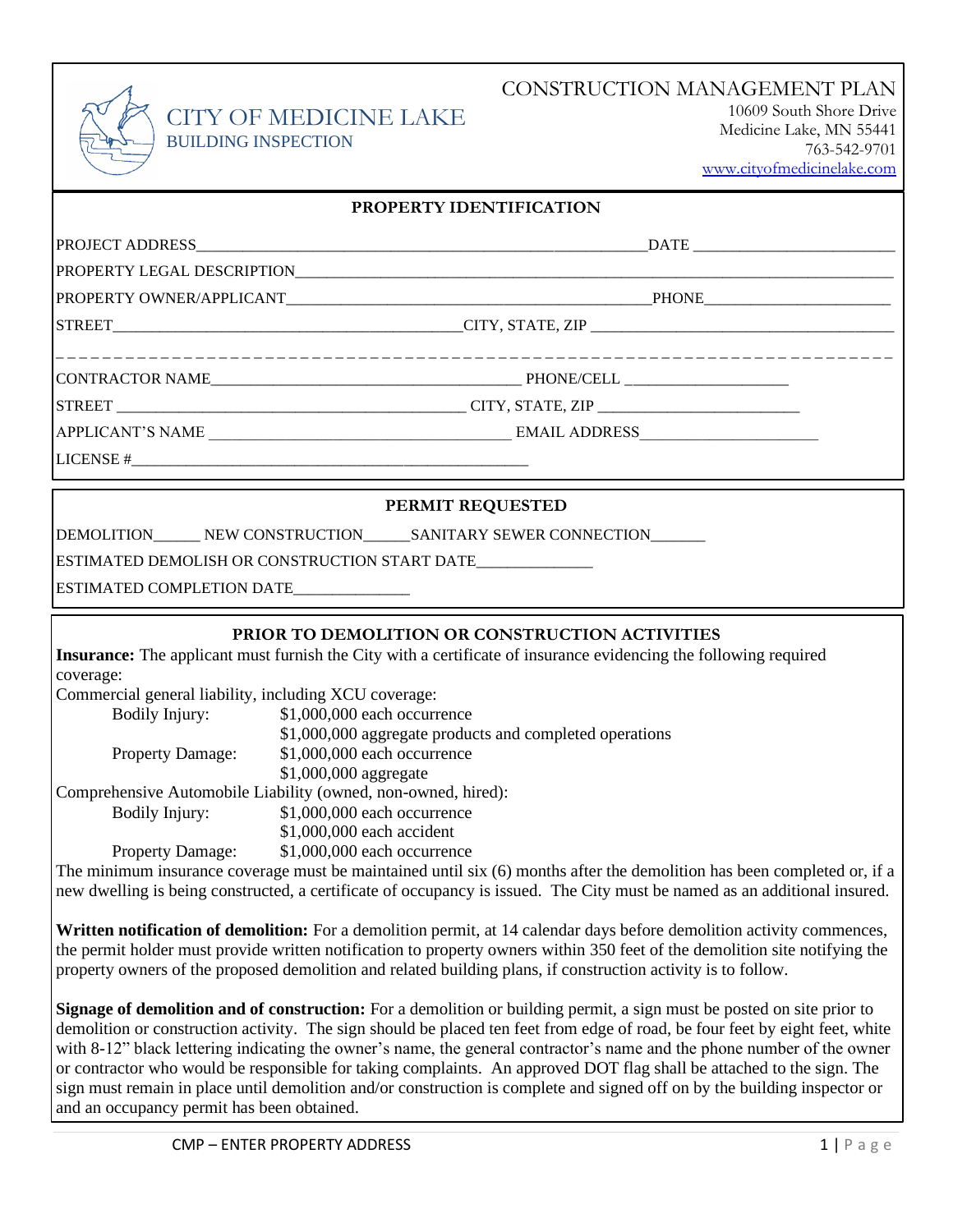**Parking:** A parking management plan for demolition and/or construction vehicles and workers must be addressed and agreed to at the preconstruction meeting. Public Works will determine the most prudent parking arrangement contingent upon the project address, the type and length of work activities, and the relationship to adjacent properties. Options to be discussed include limitation to on-site parking, limited on street parking, designation of an off-site parking location or a combination of the preceding. On street parking shall not restrict or in any way impact traffic movement and/or the movement of emergency vehicles. Enforcement of parking will occur with the Sheriff.

**Tree Protection:** Prior to demolition or construction activities, protective fencing approved by the Building Official must be installed around trees to be preserved. Trees to preserve must be adequately marked for preservation.

**Private Utilities:** The permit holder is responsible for all coordination with private utility providers. All sub-surface construction must be preceded by a 511 call to identify utility locations. Breakage or damage of private utilities is the responsibility of the permit holder or his/her sub-contractor.

**Connection to Public Sewer**: The permit holder is responsible for submitting detailed plans and specifications for making any new or replacement connection via direct connection or lateral to the City Sewer main. All connections shall be inspected and approved by the Public Works Superintendent or City Engineer prior to backfilling and covering up the connection.

### **DURING DEMOLITION OR CONSTRUCTION ACTIVITIES**

**Work Hours:** Demolition work or construction activity is limited to 7 am to 7 pm Monday through Friday, 9 am – 6 pm on Saturday. Work is prohibited other times of the day, on Sunday and holidays.

**Deliveries/Traffic:** Deliveries of equipment or material are limited to the allowed hours of construction. City streets are limited to 3 tons per axle. A weight restriction of up to 9 tons per axle can occur with a load permit issued by Public Works. Loads over 9 tons per axle are prohibited. Delivery vehicle movement is prohibited beyond the project address unless approved in advance with Public Works. City streets have a speed limit of 20 miles per hour which is to be strictly adhered to by workers and deliveries, and enforced by the Sheriff.

**Damage to Public Property:** The permit holder must repair any damage to public property within three (3) working days of the damage. This includes street openings for utility connection. Street damage must be repaired with 5" depth of permanent bituminous material. If seasonal issues prevent final placement, temporary bituminous shall be used and replaced as the season change allows.

**Rock Pad/Road Debris:** The permit holder for demolition or construction must install and maintain a rock entrance pad or its equivalent at each location where vehicles enter/exit the site, at locations approved by Public Works. Construction material that migrates onto the road must be swept and removed by the permit holder within three working days. If violated, the City reserves the right to sweep or otherwise remove the material drawing upon the escrow for payment.

**Debris:** The demolition or construction site must be maintained in a neat and orderly condition. Prior to leaving the site at the end of each day, the permit holder must remove debris and other material that is not needed for construction and deposit them in a dumpster. The permit holder must keep public right of way and adjacent properties clear of debris and waste. No material may be deposited on public right of way and must be contained on site without impact to adjacent properties. Dumpster location must be on site without impact to public right of way or to adjacent properties. Dumpster material must be managed as to not migrate or blow onto public right of way or adjacent properties.

**On Site Construction Plan/Permit Box**: a temporary box shall be installed on site to contain construction plans and permit information. If the box is a lock and key type of box, a copy of the key shall be provided to the Public Works Superintendent.

**Dust Control:** Ongoing dust control is the responsibility of the permit holder. As weather permits, material subject to demolition or wind-borne movement shall be contained or dampened with water to limit dust.

**Sanitation:** On-site sanitation provisions for workers must be provided off public right of way and without impact to adjacent properties.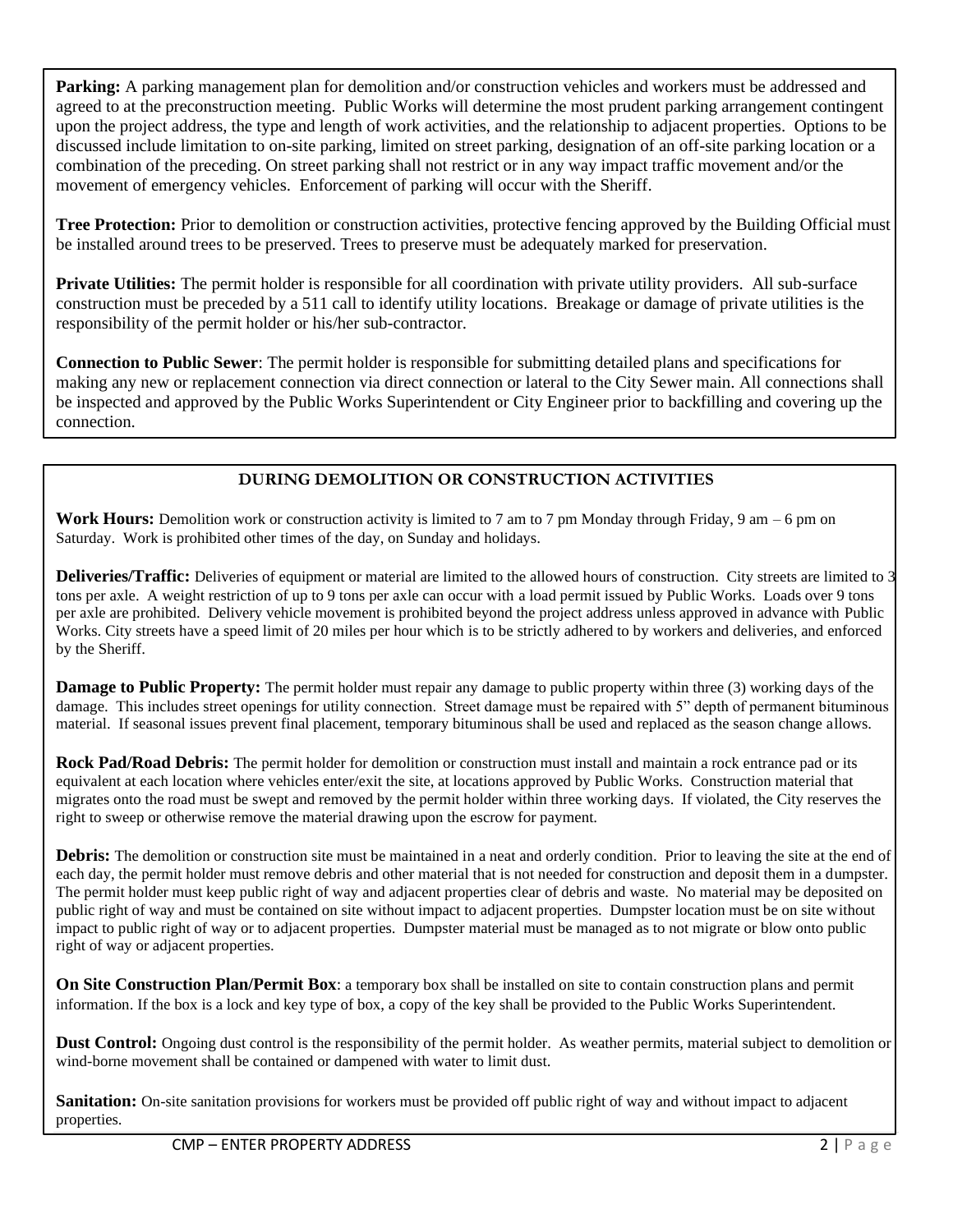I hereby certify that I have read and examined this application and know the same to be true and correct. The permit holder is responsible for complying with all conditions, codes, permits, and regulations noted above. All provisions of laws and ordinances governing this type of work will be complied with whether specified herein or not. The granting of a permit does not presume to give authority to violate or cancel the provisions of any other state or local law regulating construction or the performance of construction.

| <b>PRINT NAME OF PERMIT HOLDER</b> | DATE |
|------------------------------------|------|
| <b>SIGNATURE OF PERMIT HOLDER</b>  |      |
| <b>ADDRESS FOR PERMIT_</b>         |      |
| SIGNATURE OF ZONING ADMINISTRATOR  | DATE |

| <b>APPROVALS</b> (initials where required) |                     |              |  |  |
|--------------------------------------------|---------------------|--------------|--|--|
| ENGINEERING                                | FIRE DEPT.          | <b>BCWMC</b> |  |  |
| <b>BUILDING INSP.</b>                      | <b>PUBLIC WORKS</b> | OTHER        |  |  |

### **Additional Information**

**Fees:** The applicant must furnish the City a cash escrow of Two Thousand Five Hundred (\$2,500) Dollars for a demo permit or construction of an accessory building, Two Thousand (\$2,000) Dollars for a remodel which includes new additional space, and Four Thousand (\$4,000) Dollars for new single or two-family construction. An escrow is required for both a demolition permit and a building permit. The City may draw on the cash escrow to reimburse the City for the repair of damage to public property, to remedy permit violations or to offset the cost of emergency services. If the City draws on the cash escrow, upon the City's demand the permit holder must deposit in escrow additional funds to restore the escrowed amount to the initial escrow amount required. The cash escrow must remain in place until the work under the permit for which the escrow was made has been completed.

**Payment of Fees:** The applicant acknowledges that before this request can be considered, all required information and fees (including all up front escrow deposits) must be paid to the City. If additional fees are required to cover costs incurred by the City, the City Clerk has the right to require additional payment. Such expenses may include (but are not limited to) personnel costs, fees for consultants, legal assistance and other professionals, recording fees, along with other overhead costs. The amount of escrow is determined by the City of Medicine Lake fee schedule in effect at the time of the application submittal. The applicant also acknowledges that it may be required to file, at his or her expense, appropriate resolutions, agreements or other documents evidencing approval of the application. The applicant agrees that the City may withhold the issuance of a building permit until all financial matters are resolved. If need be, the City reserves the right to pass outstanding balances from this application to Hennepin County to be assessed with next year's property taxes for the property involved as indicated on page one of this application and the Property Owner agrees to such assessment.

**Application Submission:** Applications should be submitted to the City's Zoning Administrator at [brad@hkgi.com.](mailto:brad@hkgi.com)

**Stop Work Orders:** If the Building Inspector, Public Works Superintendent or City Planner finds that any work is performed dangerous or unsafe manner or that is in violation of the permit, City Code, the State Building Code or conditions placed upon the project, the Building Inspector may issue a stop work order. The stop work order must be in writing and issued to the permit holder or the person doing the work. Upon issuance of a stop work order, the cited work must immediately cease. The stop work order must state the reason for the order and the condition to be met for the cited work to resume.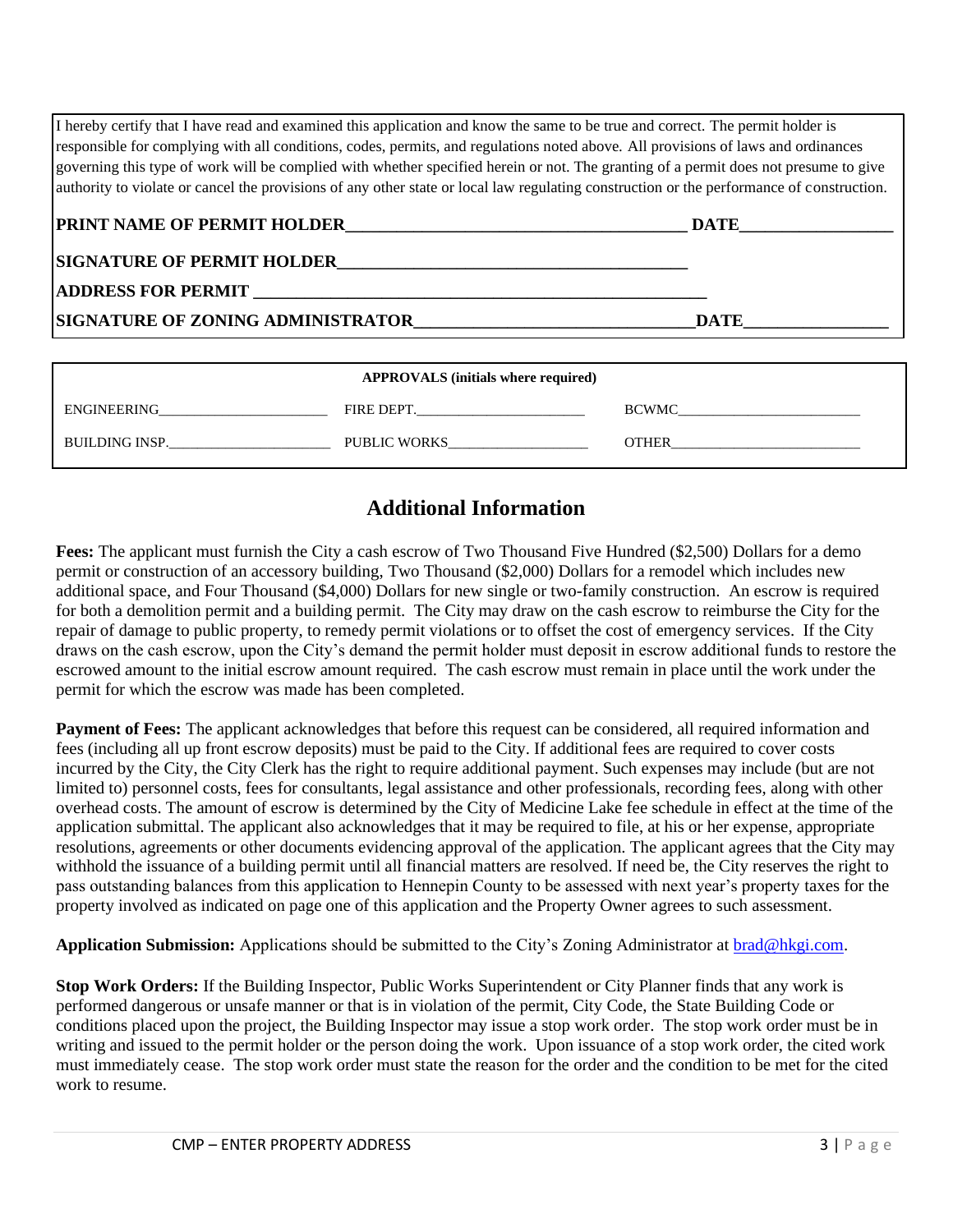## **Checklist for Construction Management Plan**

City Staff can help determine what materials are necessary. Contact the Zoning Administrator Brad Scheib at 612-252-7122 (or [brad@hkgi.com\)](mailto:brad@hkgi.com) with questions. *Incomplete or unclear applications/plans will be returned to the applicant and may result in delay of application processing.*

### **All Applications Must Include:**

- $\Box$  The application form completed and signed by the property owner or owner's authorized representative.
- $\Box$  Certificate of insurance evidencing the above required coverage
- $\Box$  Site plan showing existing conditions
- $\Box$  Site plan showing proposed conditions
- $\Box$  Soils investigation report and/or shoring plan (if required by the City)
- $\Box$  Stormwater and erosion control plans
- $\Box$  Plans and specifications showing sewer connection details if applicable

### **PLEASE SUBMIT ALL PLANS IN PDF FORMAT TO SCALE**